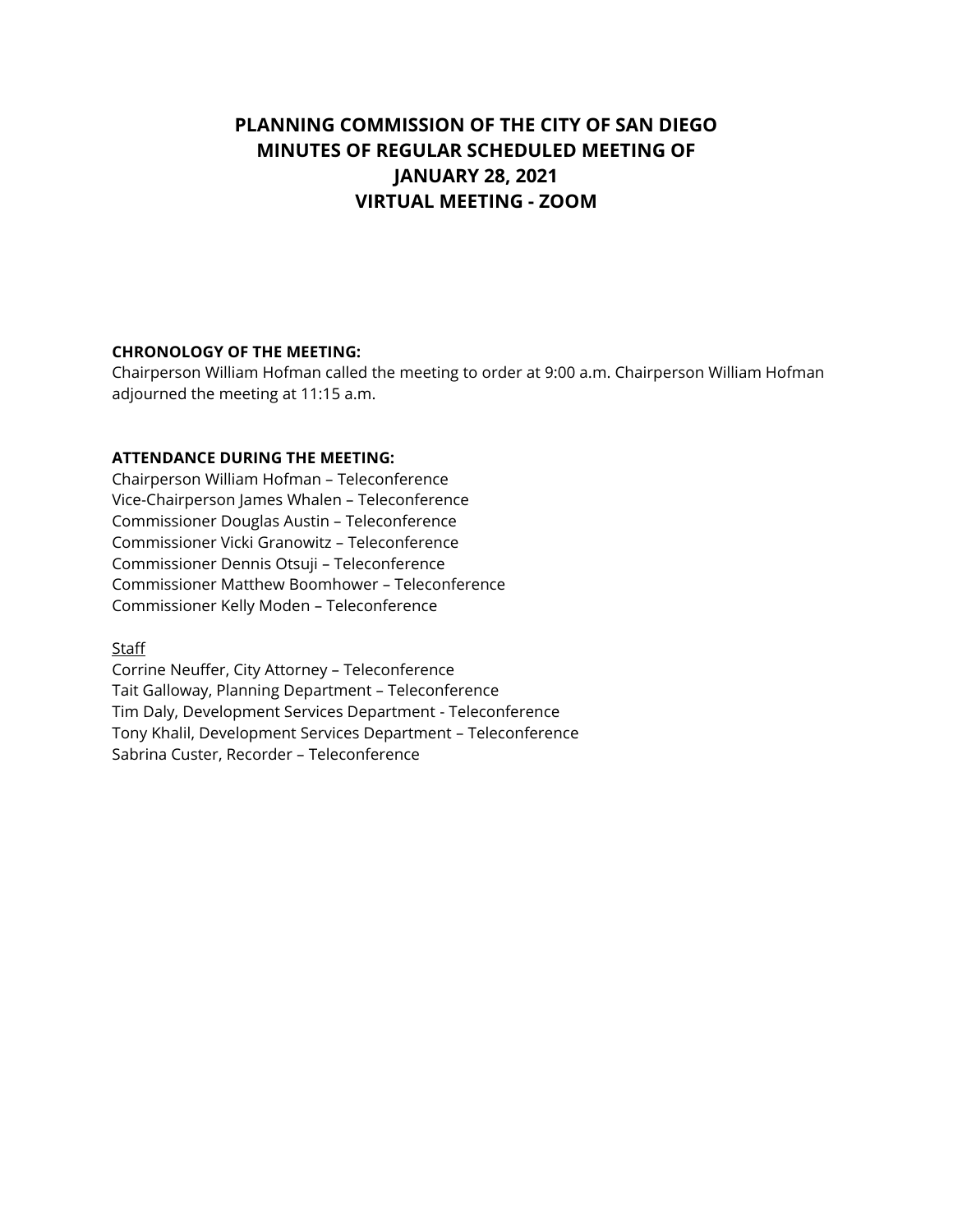## **ANNOUNCEMENTS/PUBLIC COMMENT**

Carl Rand Spoke on the STVR.

Peter Pompion provided a written comment on a Cargo Airport and needs to rezone the Sports Arena area.

#### **REQUESTS FOR ITEMS TO BE CONTINUED AND/OR WITHDRAWN**

None.

#### **CONSENT AGENDA**

Item #1 was removed from the consent agenda due to opposition received.

## **APPROVAL OF THE MINUTES**

- July 23, 2020
- July 30, 2020
- August 27, 2020
- September 10, 2020
- October 29, 2020

## **COMMISSION ACTION:**

MOTION BY VICE CHAIRMAN WHALEN:

• APPROVE THE MINUTES OF JULY 23, JULY 30, AUGUST 27, SEPTEMBER 10, AND OCTOBER 29, 2020 WITH THE CORRECTION TO THE VOTE ON SEPTEMBER 10, 2020, ITEM #2 THE VOTE SHOULD READ 5-0-2.

Second by Commissioner Austin. The motion passed by a vote of 7-0-0 with Commissioners Moden, Hofman, Austin, Granowitz, Boomhower, Otsuji and Whalen voting yea.

## **APPROVAL OF THE AGENDA**

Approved

## **DIRECTOR'S REPORT**

Tait Galloway, Planning Department announced that the 2020 Code Update was approved by City Council. The 12th Code update with the Coastal Commission revisions was also approved at City Council.

Tim Daly, Development Services Department announced that the next Planning Commission hearing will be conducted by a zoom webinar format rather than our current zoom meeting format. Also, item # 3 2020 Standardized Report of City Boards and Commissions on today's agenda and wanted to take this opportunity to introduced Mathew Gordon, Director of Office of Boards and Commissions. Mathew Gordon spoke briefly.

## **COMMISSION COMMENT**

Commissioner Granowitz wanted to congratulate Tait Galloway on his attempt to educate the CPC on election procedures. I hope that one of use will try and speak at City Council on the STVR item to support the Planning Commission's recommendation.

Vice-Chairman Whalen asked if the new change of the Zoom Webinar format help with the phone delay.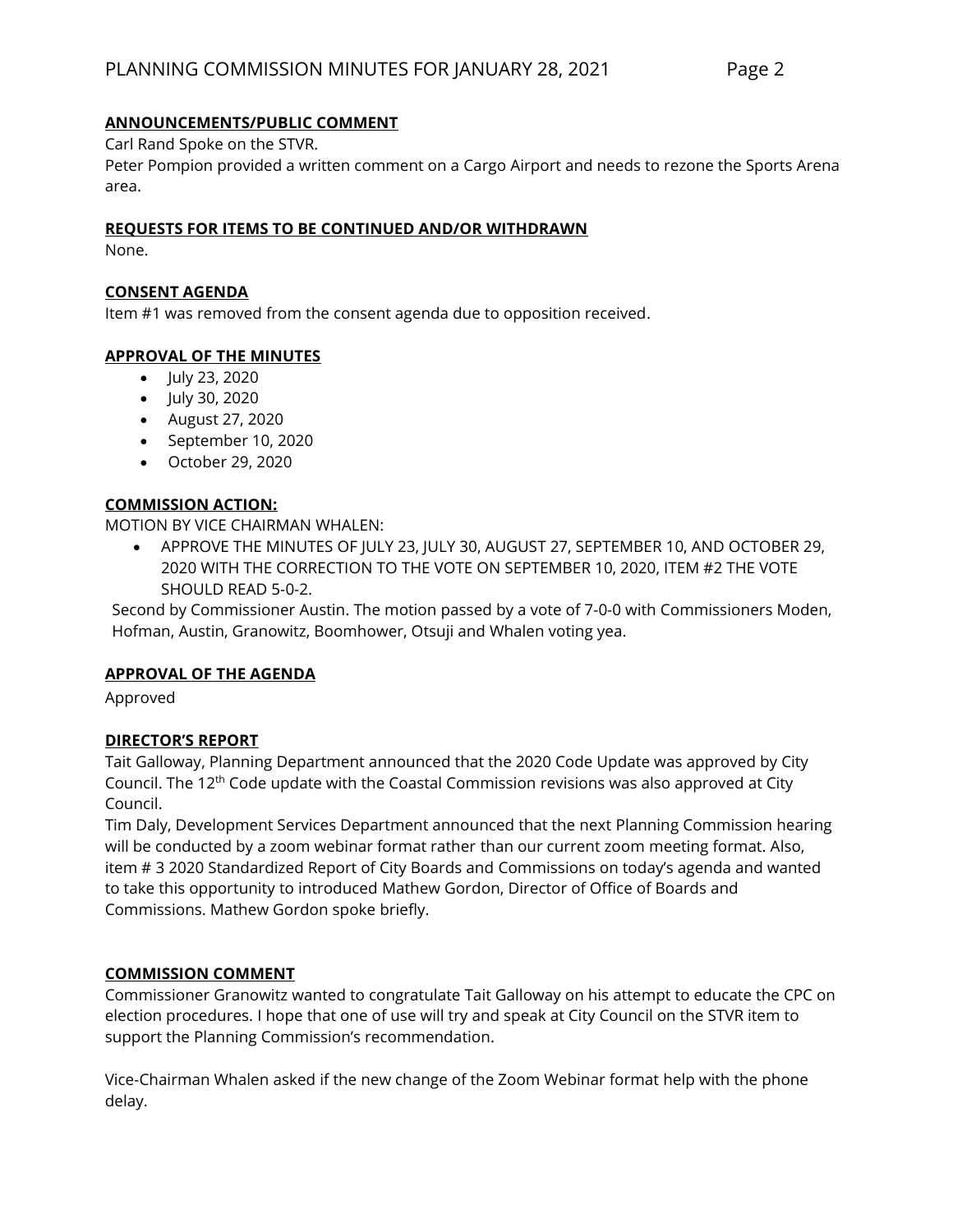## **DISCUSSION ITEMS**

## ITEM–1: **FAY & MUIRLANDS RIGHT OF WAY VACATION– PROJECT NO. 545519**

Staff: Catherine Rom

City Council District: 1 Plan Area: La Jolla

Speakers on this project: Mary Carlson

## **COMMISSION ACTION:**

MOTION BY VICE-CHAIRMAN WHALEN TO:

- RECOMMEND THE CITY COUNCIL APPROVE COASTAL DEVELOPMENT PERMIT 2287959
- RECOMMEND THE CITY COUNCIL APPROVE PUBLIC RIGHT-OF-WAY VACATION 2287960

Seconded by Commissioner Boomhower. The motion passed by a vote of 7-0 with Commissioners Hofman, Austin, Granowitz, Boomhower, Otsuji, Moden and Whalen voting yea.

#### ITEM–2: *Appeal of the Hearing Officer decision of December 2, 2020* **PEREZ REMODEL SDP – PROJECT NO. 662163**

City Council District: 1 Plan Area: La Jolla

Staff: Travis Cleveland

Speaker on the Project; Michael Vine, Lesley Vine, and Tim Golba

#### **COMMISSION ACTION:**

MOTION BY COMMISSIONER AUSTIN:

• APPROVE SITE DEVELOPMENT PERMIT NO. 2478944

Seconded by Commissioner Granowitz. The motion passed by a vote of 7-0-0 with Commissioners Hofman, Austin, Granowitz, Boomhower, Otsuji, Moden and Whalen voting yea.

## ITEM–3: **2020 STANDARDIZED REPORT OF CITY BOARDS AND COMMISSIONS - PLANNING COMMISSION**

Staff: Tim Daly

#### **COMMISSION ACTION:**

MOTION BY COMMISSIONER GRANOWITZ TO APPROVE:

• STAFF'S RECOMMENDATION TO APPROVE THE 2020 STANDARDIZED REPORT OF CITY BOARDS AND COMMISSIONS ALONG WITH PLANNING COMMISSION SUGGESTS; PROVIDE UPDATE ON ITEMS AND MATERIAL CHANGES BEFORE PRESENTING TO CITY COUNCIL, MORE WORKSHOPS, HAVE JOINT MEETINGS WITH CITY COUNCIL, CITY DEPARTMENTS RETURN TO PLANNING COMMISSION TO PROVIDE UPDATES, PROVIDE UPDATES ON POLICY CHANGES,